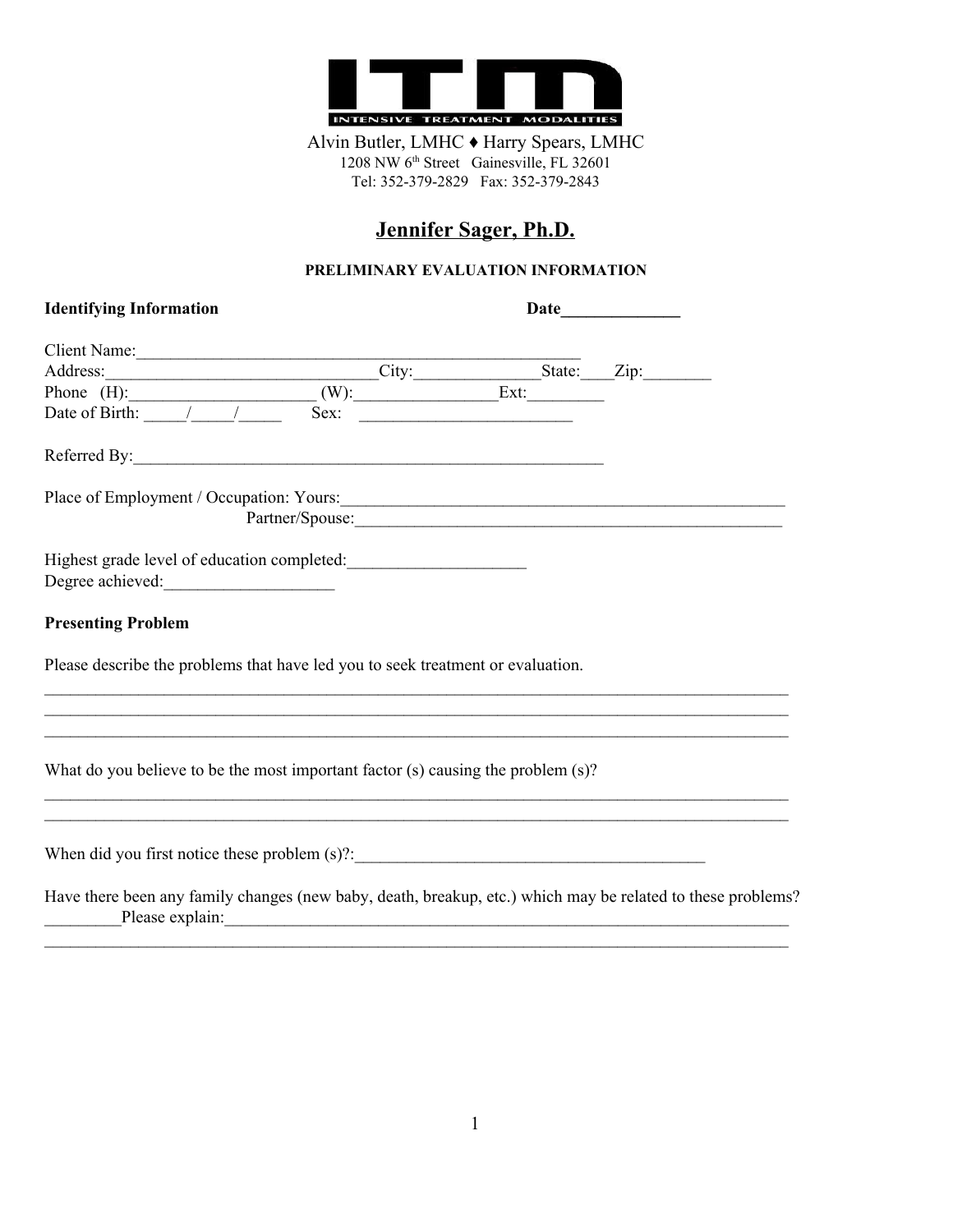# **Prior Therapy Experience**

|                                                                     | Reason for treatment                                                                                                                                                                                                           |
|---------------------------------------------------------------------|--------------------------------------------------------------------------------------------------------------------------------------------------------------------------------------------------------------------------------|
|                                                                     | Name: Phone (2012) Phone (2013) Phone (2014) Phone (2014) Phone (2014) Phone (2014) Phone (2014) Phone (2014) Phone (2014) Phone (2014) Phone (2014) Phone (2014) Phone (2014) Phone (2014) Phone (2014) Phone (2014) Phone (2 |
|                                                                     | Address: City State Zip                                                                                                                                                                                                        |
|                                                                     | For how long?<br><u>Dates:</u>                                                                                                                                                                                                 |
|                                                                     |                                                                                                                                                                                                                                |
|                                                                     | Reason for treatment                                                                                                                                                                                                           |
| As an inpatient (in a hospital, residential treatment center, etc.) |                                                                                                                                                                                                                                |
|                                                                     |                                                                                                                                                                                                                                |
|                                                                     | Address City State Zip                                                                                                                                                                                                         |
|                                                                     | For how long?<br><u>Dates:</u>                                                                                                                                                                                                 |
|                                                                     |                                                                                                                                                                                                                                |
|                                                                     |                                                                                                                                                                                                                                |
|                                                                     |                                                                                                                                                                                                                                |
|                                                                     |                                                                                                                                                                                                                                |
|                                                                     | Reason for Admission                                                                                                                                                                                                           |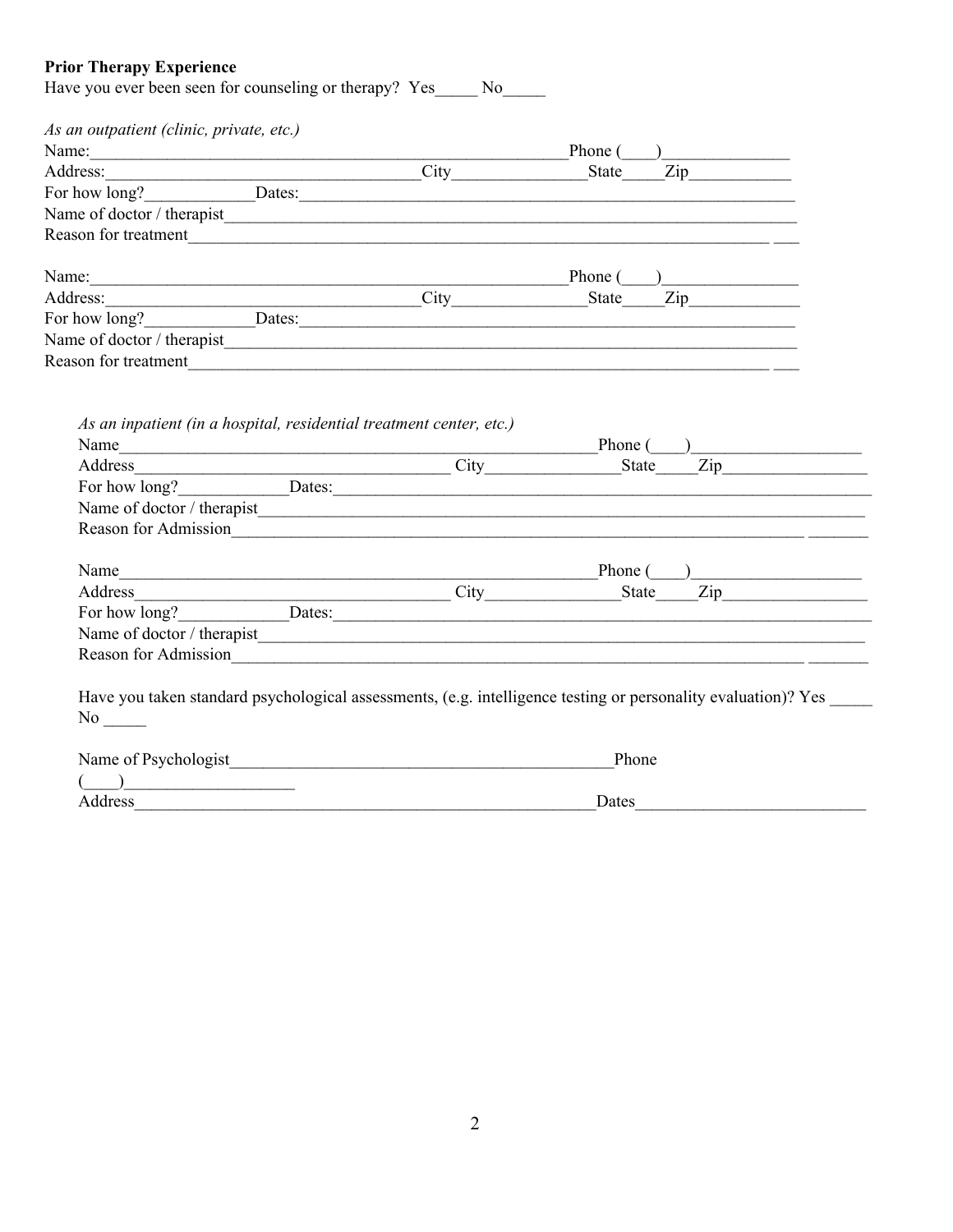# **Medical History**

|                                   |                                                                                                                                                                                                                                   | Phone $(\_\_)$                                                                                                                   |
|-----------------------------------|-----------------------------------------------------------------------------------------------------------------------------------------------------------------------------------------------------------------------------------|----------------------------------------------------------------------------------------------------------------------------------|
|                                   | Have you ever been in the hospital for medical problems? Yes No                                                                                                                                                                   |                                                                                                                                  |
| Dates                             | Names of hospital, city & state                                                                                                                                                                                                   | Reason for hospitalization                                                                                                       |
|                                   | Do you have any serious or chronic physical or medical conditions (diabetes, etc.)? Yes______ No_____                                                                                                                             |                                                                                                                                  |
|                                   |                                                                                                                                                                                                                                   |                                                                                                                                  |
|                                   | Are you presently taking any prescribed / non-prescribed medication? Yes_____ No_____, If yes Please<br>explain?                                                                                                                  |                                                                                                                                  |
| Medication                        | Prescribed by<br><u> 1989 - Johann Stein, marwolaethau a bhannaich an t-Amhair an t-Amhair an t-Amhair an t-Amhair an t-Amhair an </u><br><u> 2000 - Jan Barbara al III-lea (h. 1888).</u>                                        | How long<br><u> 1989 - Johann John Stone, markin fizik a shekara 1989 - 1989 - 1989 - 1989 - 1989 - 1989 - 1989 - 1989 - 198</u> |
|                                   | Do you have any allergies? Yes ________ No _______<br>If yes, describe what they are and list any medication (s) you take:<br>Have you been injured in any accidents or falls? Yes _________ No _______, If yes, Please describe: |                                                                                                                                  |
| Incident                          | Age                                                                                                                                                                                                                               | Injury                                                                                                                           |
|                                   | ,我们也不会有什么。""我们的人,我们也不会有什么?""我们的人,我们也不会有什么?""我们的人,我们也不会有什么?""我们的人,我们也不会有什么?""我们的人                                                                                                                                                  |                                                                                                                                  |
| Yes No                            | Have you suffered any complications of illnesses or accidents (high fever, convulsions, coma, etc.)?                                                                                                                              |                                                                                                                                  |
| Yes No<br>If yes, please explain: | Were you ever unconscious, in a coma, or had a concussion as a result of illness or injury?                                                                                                                                       |                                                                                                                                  |

|            |     | Do you now, or have you in the past, used alcohol or other drugs on a regular basis? |
|------------|-----|--------------------------------------------------------------------------------------|
| <b>Yes</b> | No. | If yes, how often and how much?                                                      |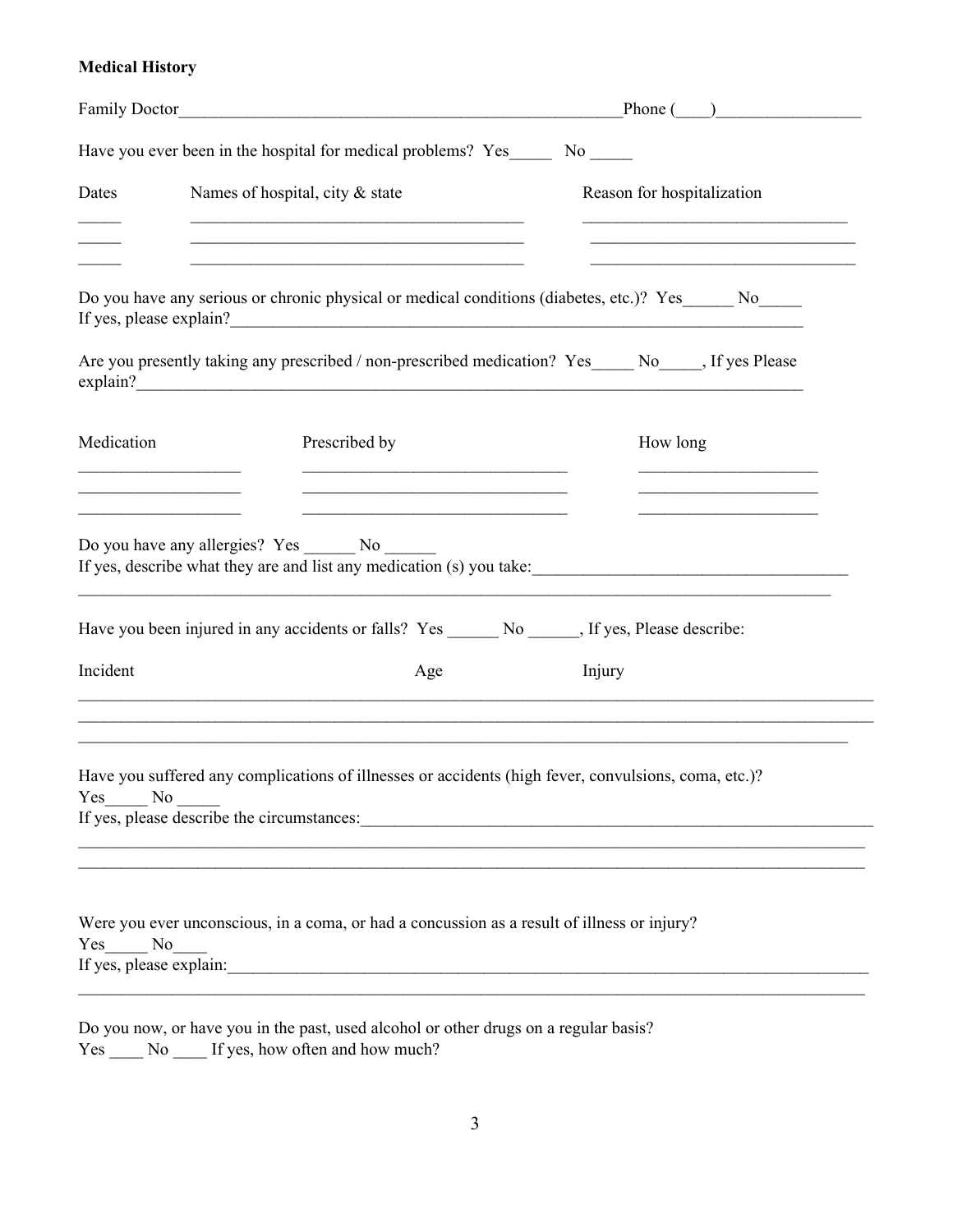(Include alcohol)

Do you now, or have you in the past, smoked cigarette / cigars / pipes on a regular basis?  $Yes$   $No$   $No$ If yes, how often and how  $much?$ 

Have you experienced difficulty with any of the following?: (Please (check) items that are currently a problem)

 $\mathcal{L}_\mathcal{L} = \mathcal{L}_\mathcal{L} = \mathcal{L}_\mathcal{L} = \mathcal{L}_\mathcal{L} = \mathcal{L}_\mathcal{L} = \mathcal{L}_\mathcal{L} = \mathcal{L}_\mathcal{L} = \mathcal{L}_\mathcal{L} = \mathcal{L}_\mathcal{L} = \mathcal{L}_\mathcal{L} = \mathcal{L}_\mathcal{L} = \mathcal{L}_\mathcal{L} = \mathcal{L}_\mathcal{L} = \mathcal{L}_\mathcal{L} = \mathcal{L}_\mathcal{L} = \mathcal{L}_\mathcal{L} = \mathcal{L}_\mathcal{L}$ 

 $\mathcal{L}_\mathcal{L} = \mathcal{L}_\mathcal{L} = \mathcal{L}_\mathcal{L} = \mathcal{L}_\mathcal{L} = \mathcal{L}_\mathcal{L} = \mathcal{L}_\mathcal{L} = \mathcal{L}_\mathcal{L} = \mathcal{L}_\mathcal{L} = \mathcal{L}_\mathcal{L} = \mathcal{L}_\mathcal{L} = \mathcal{L}_\mathcal{L} = \mathcal{L}_\mathcal{L} = \mathcal{L}_\mathcal{L} = \mathcal{L}_\mathcal{L} = \mathcal{L}_\mathcal{L} = \mathcal{L}_\mathcal{L} = \mathcal{L}_\mathcal{L}$ 

\_\_\_\_\_\_\_\_\_\_\_\_\_\_\_\_\_\_\_\_\_\_ \_\_\_\_\_\_\_\_\_\_\_\_\_\_\_\_\_\_\_ \_\_\_\_\_\_\_\_\_\_\_\_\_\_\_\_\_\_\_\_\_\_\_\_\_\_\_\_\_\_\_\_\_\_\_\_\_

| Headaches                          | Seizure                      |
|------------------------------------|------------------------------|
| Numbness / tingling in extremities | Fainting or black-out spells |
| Difficulty with hearing            | Difficulty with vision       |
| Shortness of breath                | High blood pressure          |
| Trouble with swallowing            | Diarrhea, chronic            |
| Weight gain or loss in past year   | Loss of appetite             |
| Preoccupation with weight          | Eating problems              |
| Itching of skin                    | Skin rash                    |
| Hyperactivity                      | Crying spells                |
| Nervousness                        | Mood spells                  |
| Attention / Concentration problems | Ringing in ears              |
| Chronic fatigue or weakness        | Problems thinking clearly    |
| Sudden behavior changes            | Sudden personality changes   |
| Impulsive: act without thinking    | Depression anxiety           |
| Physical assault $(s)$ / abuse     | Sleeping problems            |
| Anxiety / panic episodes           | Financial problems           |
| Problems with sexual behavior      | Occupational problems        |
| Family / relationship difficulties | Learning problems            |
| Unusual experiences                | Social relationship problems |
| Suicide attempts                   | Disturbing thoughts          |
| Problems with the law              | Suicidal thoughts            |
| Problem maintaining balance        | Memory problems / difficulty |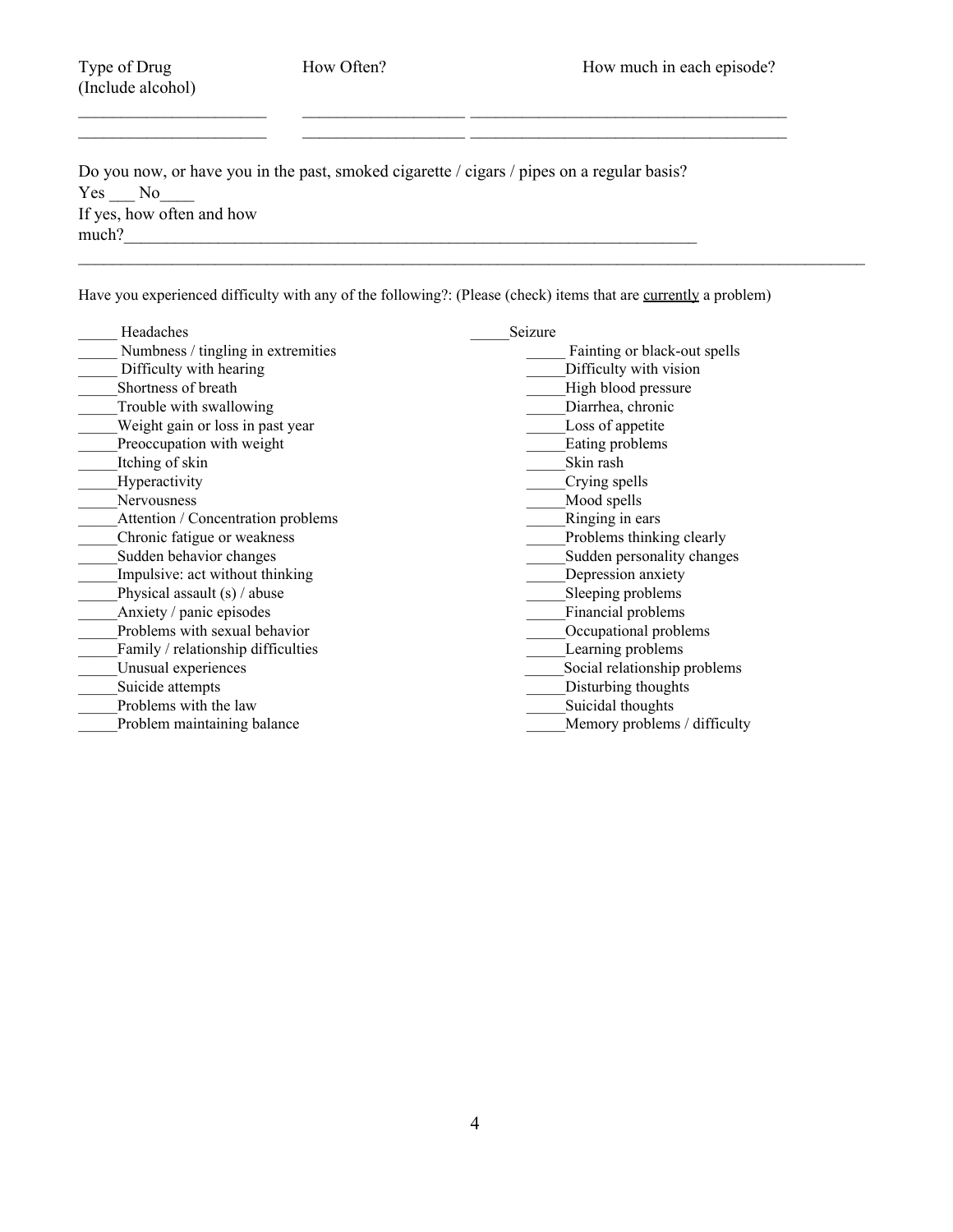#### **Birth Information**

Were there any physical or emotional difficulties during your mother's pregnancy with you? Yes No If yes, please describe:

Were you born premature? Yes \_\_\_\_\_ No \_\_\_\_\_ If yes, please give the number of weeks early: Were there any immediate complication following delivery with you? Yes \_\_\_\_\_ No \_\_\_\_\_ If yes, please describe:

 $\mathcal{L}_\mathcal{L} = \mathcal{L}_\mathcal{L} = \mathcal{L}_\mathcal{L} = \mathcal{L}_\mathcal{L} = \mathcal{L}_\mathcal{L} = \mathcal{L}_\mathcal{L} = \mathcal{L}_\mathcal{L} = \mathcal{L}_\mathcal{L} = \mathcal{L}_\mathcal{L} = \mathcal{L}_\mathcal{L} = \mathcal{L}_\mathcal{L} = \mathcal{L}_\mathcal{L} = \mathcal{L}_\mathcal{L} = \mathcal{L}_\mathcal{L} = \mathcal{L}_\mathcal{L} = \mathcal{L}_\mathcal{L} = \mathcal{L}_\mathcal{L}$  $\mathcal{L}_\mathcal{L} = \mathcal{L}_\mathcal{L} = \mathcal{L}_\mathcal{L} = \mathcal{L}_\mathcal{L} = \mathcal{L}_\mathcal{L} = \mathcal{L}_\mathcal{L} = \mathcal{L}_\mathcal{L} = \mathcal{L}_\mathcal{L} = \mathcal{L}_\mathcal{L} = \mathcal{L}_\mathcal{L} = \mathcal{L}_\mathcal{L} = \mathcal{L}_\mathcal{L} = \mathcal{L}_\mathcal{L} = \mathcal{L}_\mathcal{L} = \mathcal{L}_\mathcal{L} = \mathcal{L}_\mathcal{L} = \mathcal{L}_\mathcal{L}$ 

#### **Pregnancy Information**

|     |     | If you were pregnant, were there any physical or emotional difficulties during pregnancy with your children? |  |
|-----|-----|--------------------------------------------------------------------------------------------------------------|--|
|     |     | Yes No If yes, please describe:                                                                              |  |
|     |     |                                                                                                              |  |
|     |     |                                                                                                              |  |
|     |     | Were any of your children premature?                                                                         |  |
| Yes | No. | If yes, please give the number of weeks early:                                                               |  |

 $\mathcal{L}_\mathcal{L} = \mathcal{L}_\mathcal{L} = \mathcal{L}_\mathcal{L} = \mathcal{L}_\mathcal{L} = \mathcal{L}_\mathcal{L} = \mathcal{L}_\mathcal{L} = \mathcal{L}_\mathcal{L} = \mathcal{L}_\mathcal{L} = \mathcal{L}_\mathcal{L} = \mathcal{L}_\mathcal{L} = \mathcal{L}_\mathcal{L} = \mathcal{L}_\mathcal{L} = \mathcal{L}_\mathcal{L} = \mathcal{L}_\mathcal{L} = \mathcal{L}_\mathcal{L} = \mathcal{L}_\mathcal{L} = \mathcal{L}_\mathcal{L}$ 

If you were pregnant, were there any of the following complication?

Mother taking medication or drugs  $(specify):$ 

Long labor Forceps delivery Breech birth Eclampsia Caesarean Section

other\_\_\_\_\_\_\_\_

Were there any immediate complication following delivery of your children? Yes \_\_\_\_\_ No \_\_\_\_\_ If yes, please describe:\_\_\_\_\_\_\_\_\_\_\_\_\_\_\_\_\_\_\_\_\_\_\_\_\_\_\_\_\_\_\_\_\_\_\_\_\_\_\_\_\_\_\_\_\_\_\_\_\_\_\_\_\_\_\_\_\_

Number of pregnancies Mumber of miscarriages Weight of largest child at birth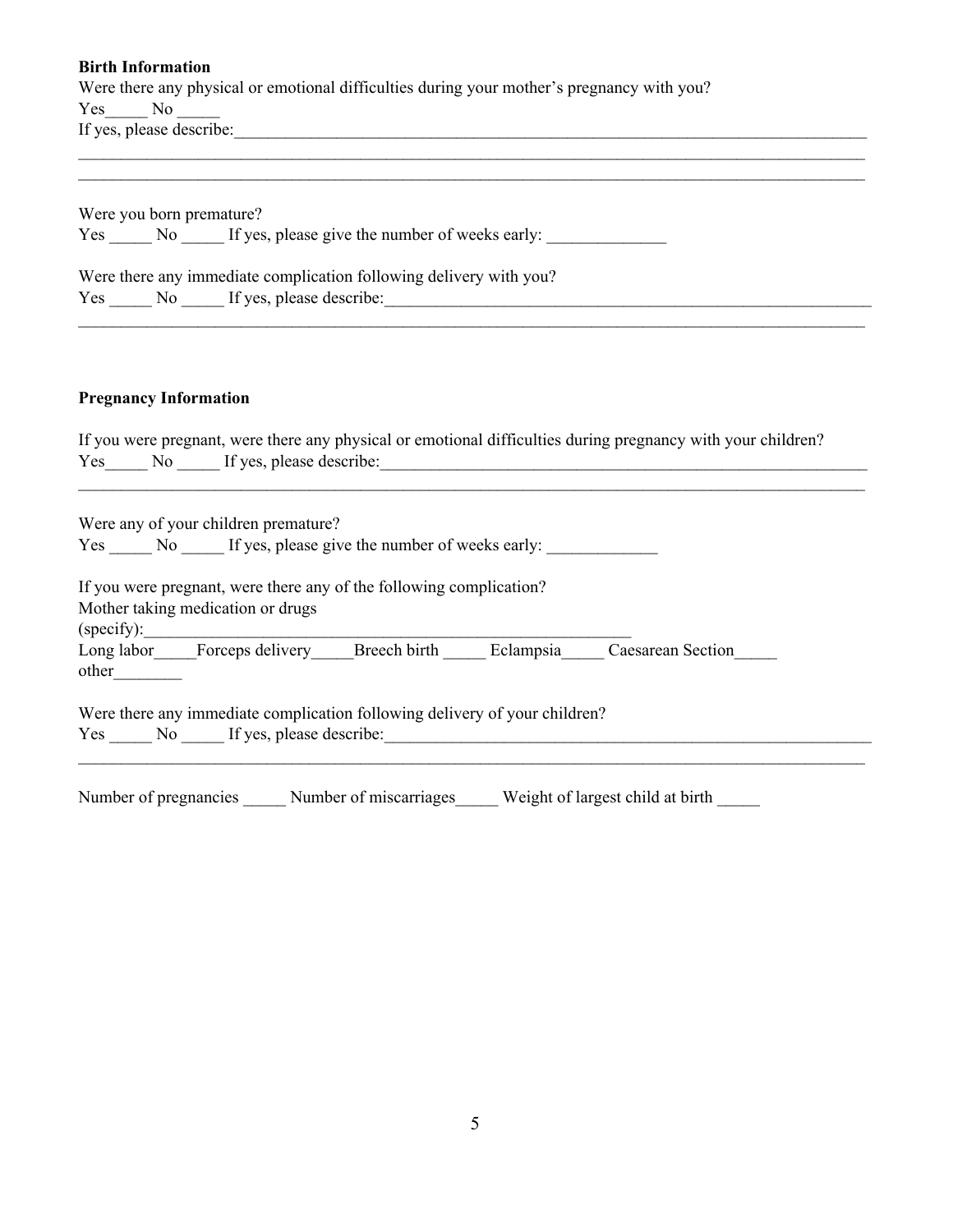### **Biological Family Health Information**

Has anyone in the family (including grandparent) been treated for a mental health problem? Yes\_\_\_\_\_ No \_\_\_\_\_ If yes, please explain:\_\_\_\_\_\_\_\_\_\_\_\_\_\_\_\_\_\_\_\_\_\_\_\_\_\_\_\_\_\_\_\_\_\_\_\_\_\_\_\_\_\_\_\_\_\_\_\_\_\_\_\_\_\_\_\_\_\_

List individuals that live in your home:

| <b>Family History</b> | Age | <b>State of Health</b><br>(If deceased, list cause) | Occupation |
|-----------------------|-----|-----------------------------------------------------|------------|
| Father                |     |                                                     |            |
| Mother                |     |                                                     |            |
| Brother (s)           |     |                                                     |            |
| Sister $(s)$          |     |                                                     |            |
| Partner/Spouse        |     |                                                     |            |
| Children gender:      |     |                                                     |            |
| Children<br>gender:   |     |                                                     |            |
| Children<br>gender:   |     |                                                     |            |
| Children<br>gender:   |     |                                                     |            |

\_\_\_\_\_\_\_\_\_\_\_\_\_\_\_\_\_\_\_\_\_\_\_\_\_\_\_\_\_\_\_\_\_\_\_\_\_\_\_\_\_\_\_\_\_\_\_\_\_\_\_\_\_\_\_\_\_\_\_\_\_\_\_\_\_\_\_\_\_\_\_\_\_\_\_\_\_\_\_\_\_\_\_\_\_\_\_\_\_\_\_\_

| Who In Your Family Had: | Father                     | <b>Mother</b> | Sister (s) | <b>Brother</b> (s) | <b>G-Parent</b> |
|-------------------------|----------------------------|---------------|------------|--------------------|-----------------|
| 7320704.                | Cancer                     |               |            |                    |                 |
| 7320705.                | Drinking Problems          |               |            |                    |                 |
| 7320706.                | Allergies or Asthma        |               |            |                    |                 |
| 7320707.                | <b>Strokes</b>             |               |            |                    |                 |
| 7320708.                | Nervous Breakdown          |               |            |                    |                 |
| 7320709.                | Suicide                    |               |            |                    |                 |
| 7320710.                | Convulsions/epilepsy       |               |            |                    |                 |
| 7320711.                | Headaches                  |               |            |                    |                 |
| 7320712.                | Diabetes                   |               |            |                    |                 |
| 7320713.                | Drug Abuse                 |               |            |                    |                 |
| 7320714.                | Ulcers                     |               |            |                    |                 |
| 7320715.                | <b>High Blood Pressure</b> |               |            |                    |                 |
| 7320716.                | Depression                 |               |            |                    |                 |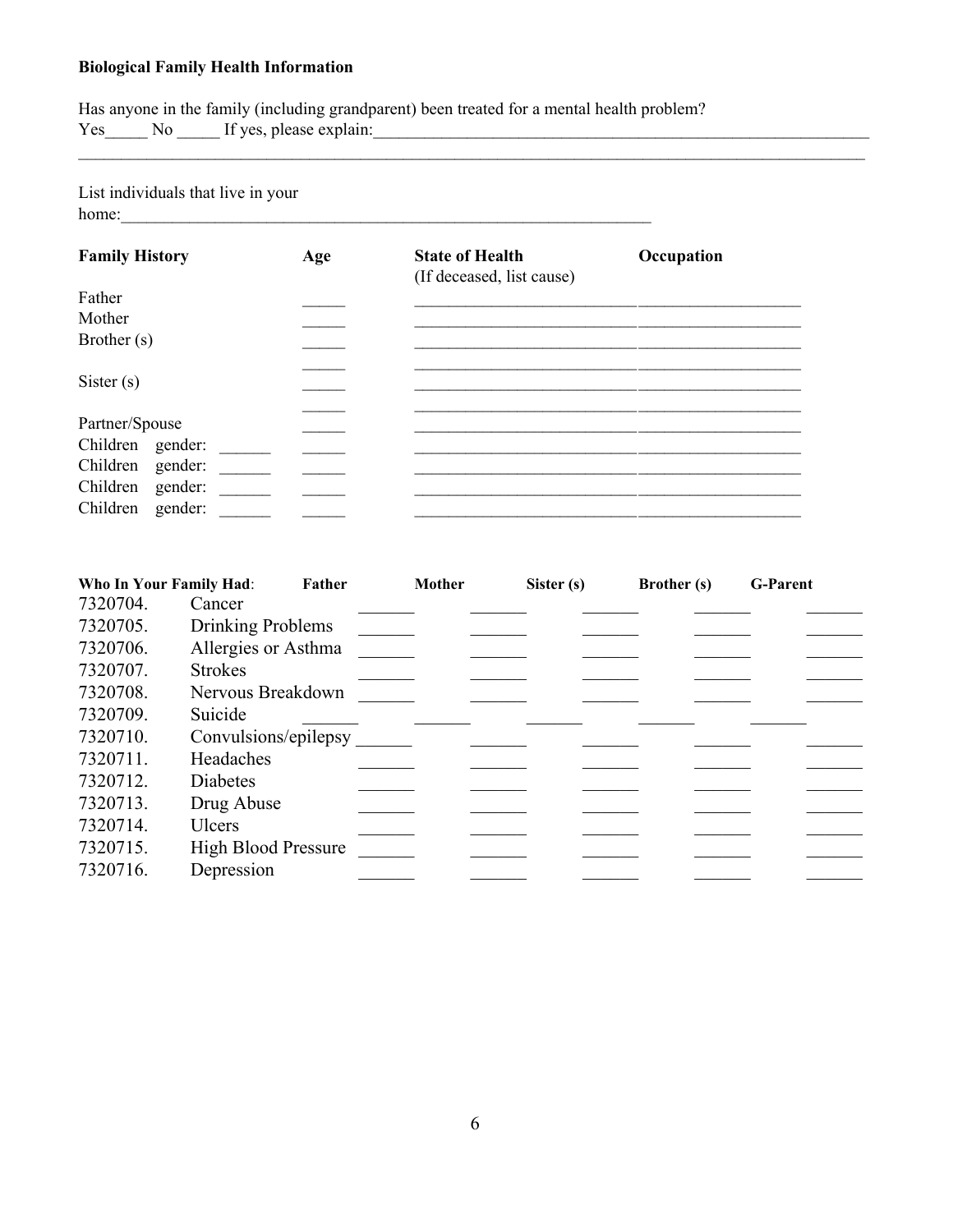# **Relationship History**

| Present marital/relationship status (check all that apply)<br>Single ______ Married/Commitment Ceremony ______ Live In Relationship ______<br>Divorced/Separated ______ Widowed _____                                                                                |                     |                                                                                                                      |
|----------------------------------------------------------------------------------------------------------------------------------------------------------------------------------------------------------------------------------------------------------------------|---------------------|----------------------------------------------------------------------------------------------------------------------|
| If married/live-in relationship: Spouses name:__________________________________<br>Date of birth: $\frac{1}{\sqrt{1-\frac{1}{2}}}$                                                                                                                                  |                     |                                                                                                                      |
|                                                                                                                                                                                                                                                                      |                     |                                                                                                                      |
|                                                                                                                                                                                                                                                                      |                     |                                                                                                                      |
| Children by present relationship:                                                                                                                                                                                                                                    |                     |                                                                                                                      |
| Name                                                                                                                                                                                                                                                                 | Birth Date or Age   |                                                                                                                      |
| <u> 1990 - Jan Salaman (j. 1980)</u>                                                                                                                                                                                                                                 |                     |                                                                                                                      |
| Previous marriages/civil commitment/live-in relationships:<br>Date of Ceremony/<br>Date Divorced/<br>Began Living Together Relationship Ended End of Relationship                                                                                                    | Reason for Divorce/ | Children by each Relationship & Ages                                                                                 |
|                                                                                                                                                                                                                                                                      |                     |                                                                                                                      |
| Employment                                                                                                                                                                                                                                                           |                     |                                                                                                                      |
|                                                                                                                                                                                                                                                                      |                     |                                                                                                                      |
| Do you have problems performing your job? (Yes No ) If yes, please<br>explain:                                                                                                                                                                                       |                     |                                                                                                                      |
| Do you have problematic relationships with people on the job? (Yes____ No ___) If yes, please explain:                                                                                                                                                               |                     |                                                                                                                      |
| How many jobs have you held within the past five years?<br><u>Letting and the substitute of the substitute of the substitute of the substitute of the substitute of the substitute of the substitute of the substitute of the subs</u><br>Reason for changes in job: |                     | <u> 1989 - Johann Barn, mars ann an t-Amhainn an t-Amhainn an t-Amhainn an t-Amhainn an t-Amhainn an t-Amhainn a</u> |
|                                                                                                                                                                                                                                                                      |                     |                                                                                                                      |